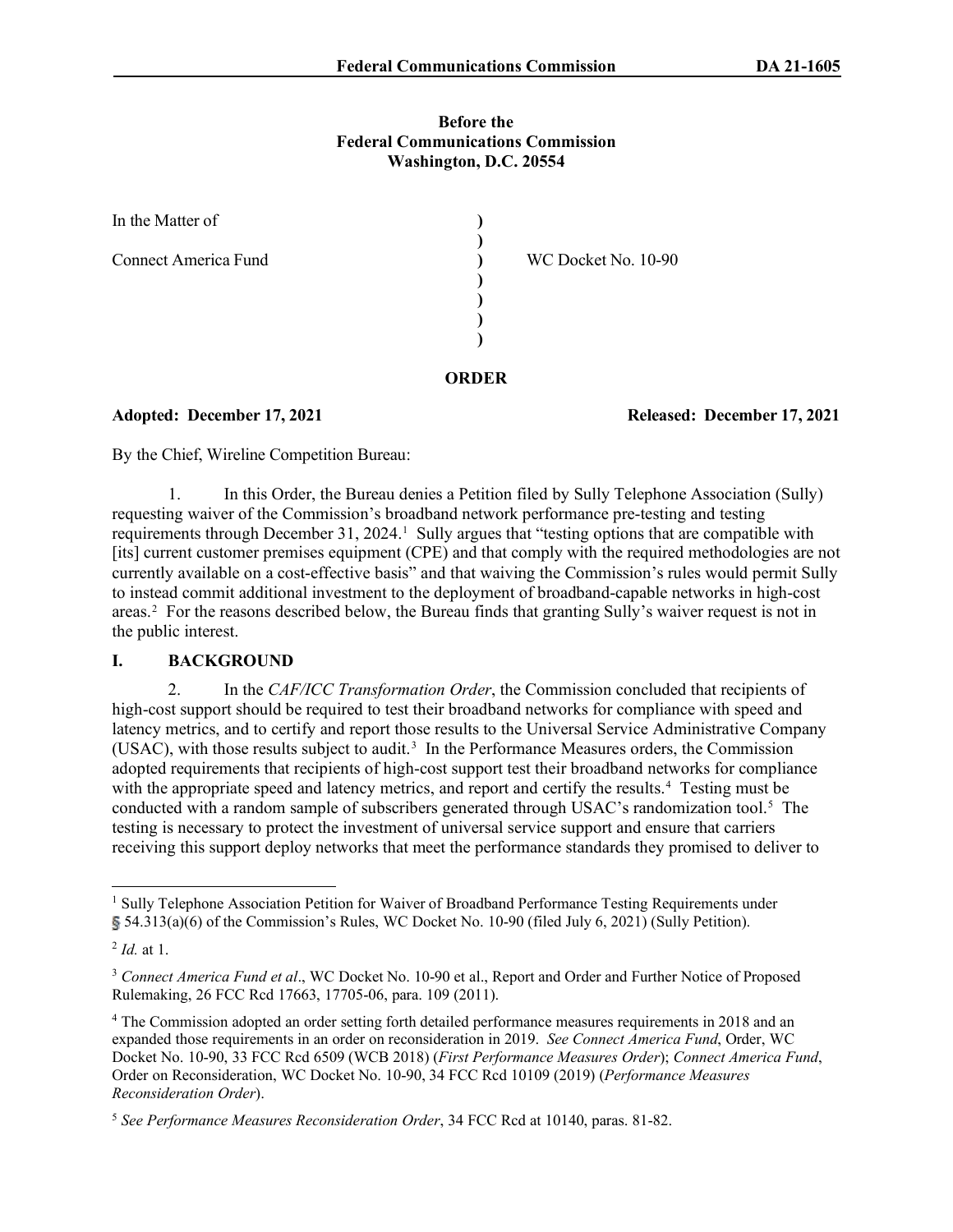rural consumers.<sup>[6](#page-1-0)</sup> Carriers failing to meet the required standards will be subject to withholding of support, based on their level of non-compliance.<sup>[7](#page-1-1)</sup> When a non-compliant carrier brings its performance testing into compliance, any support that had been withheld will be restored.<sup>[8](#page-1-2)</sup>

3. To ensure that carriers receiving Alternative Connect America Cost Model (A-CAM), Rural Broadband Experiments (RBE), or Alaska Plan support are familiar with the required testing and how to properly measure the speed and latency of their networks in accordance with Commission rules, the Commission adopted pre-testing periods in which no support reductions will occur for failing to meet the required standards, "as long as carriers actually undertake the pre-testing and report their results."[9](#page-1-3) For pre-testing, the carriers are required to submit the same speed and latency test results as for the regular testing, as well as an annual certification.<sup>[10](#page-1-4)</sup> Carriers that fail to conduct pre-testing and submit results in a timely fashion will be considered at Level 1 non-compliance.[11](#page-1-5) While at Level 1 noncompliance, USAC will withhold 5% of a carrier's monthly support payments.<sup>12</sup> As with the testing requirements, USAC will restore withheld support once the non-compliant carrier becomes compliant by making the required filing.[13](#page-1-7) A-CAM II carriers, such as Sully, will be required to begin pre-testing in the first quarter 2022, with the first results due one week after the end of the quarter, while regular testing begins January 1, 2023.[14](#page-1-8)

4. Sully is a small rate-of-return local exchange carrier serving approximately 640 access lines, including approximately 480 broadband lines.<sup>[15](#page-1-9)</sup> Sully began deploying a fiber-to-the-premises (FTTP) network beginning in 2015 and completed its network buildout in 2020.[16](#page-1-10) Under A-CAM II, it receives \$361,942 per year over a ten-year term ending December 31, 2028.[17](#page-1-11) Sully has 226 eligible locations under A-CAM II, to which it is obligated to deploy at least 25/3 Mbps service to at least 178 locations, and at least  $4/1$  Mbps service to at least an additional 12 locations.<sup>[18](#page-1-12)</sup> Pursuant to the performance testing requirements, Sully expects to conduct tests for fewer than 20 subscribers each year.[19](#page-1-13) Because its current CPE is not compatible with the testing requirements, in order to conduct performance tests, Sully would be required to replace CPE at tested locations prior to the end of its current CPE's expected life.<sup>[20](#page-1-14)</sup> Based on the best vendor proposal for outsourced performance testing,

<span id="page-1-5"></span><sup>11</sup> *Id*.

<span id="page-1-6"></span><sup>12</sup> *Id.* at 6532, para. 64.

<span id="page-1-7"></span><sup>13</sup> *Id.* at 6532, para. 63.

<span id="page-1-8"></span><sup>14</sup> *See Performance Measures Reconsideration Order*, 34 FCC Rcd at 10140, para. 81.

<span id="page-1-9"></span><sup>15</sup> Sully Petition at 2.

<span id="page-1-10"></span><sup>16</sup> *Id.*

<span id="page-1-14"></span><sup>20</sup> *Id*. at 3.

<span id="page-1-0"></span><sup>6</sup> *Performance Measures Reconsideration Order,* 34 FCC Rcd at 10110, para. 2.

<span id="page-1-1"></span><sup>7</sup> *Id*. at 10133-38, paras. 65-75; *First Performance Measures Order*, 33 FCC Rcd at 6530-33, paras. 56-67.

<span id="page-1-2"></span><sup>8</sup> *First Performance Measures Order*, 33 FCC Rcd at 6532, para. 64.

<span id="page-1-3"></span><sup>9</sup> *Performance Measures Reconsideration Order*, 34 FCC Rcd at 10139, paras. 78-79.

<span id="page-1-4"></span><sup>10</sup> *First Performance Measures Order*, 33 FCC Rcd at 6533, para. 67.

<span id="page-1-11"></span><sup>17</sup> *See Wireline Competition Bureau Authorizes 171 Rate-of-Return Companies to Receive \$491 Million Annually in Alternative Connect America Cost Model II Support to Expand Rural Broadband*, WC Docket No. 10-90, Public Notice, 34 FCC Rcd 7271 (2019) (linking to Authorization Report 6.0 (*available at <https://docs.fcc.gov/public/attachments/DOC-359222A1.xlsx>*) (Authorization Report 6.0).

<span id="page-1-12"></span><sup>18</sup> *See* Authorization Report 6.0.

<span id="page-1-13"></span><sup>&</sup>lt;sup>19</sup> Sully Petition at 3.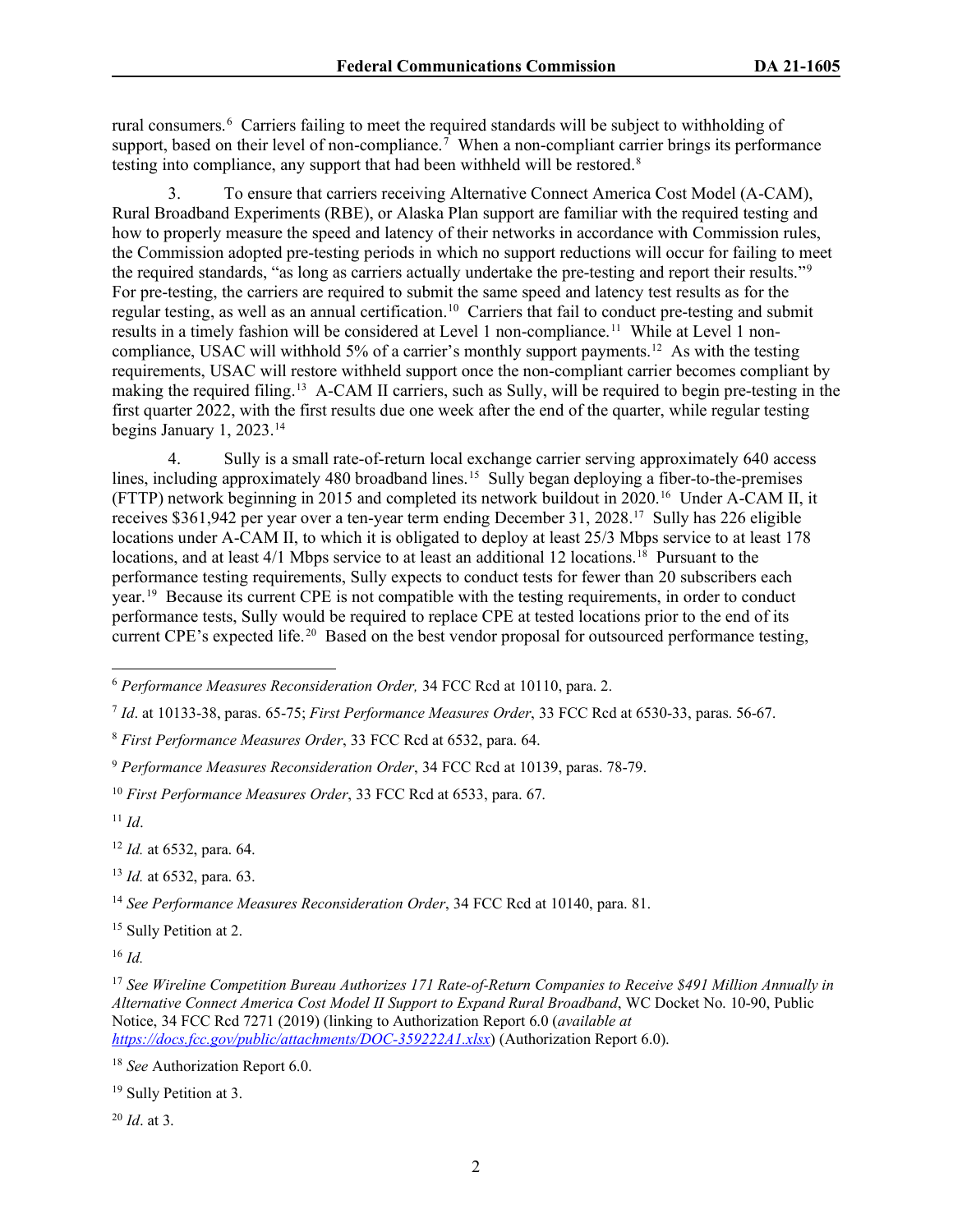Sully expects to pay \$10,600 per year for a cloud application and \$165 per router to upgrade CPE at tested locations. $21$ 

## **II. DISCUSSION**

5. The Bureau may exercise its discretion to waive a rule where the particular facts make strict compliance inconsistent with the public interest.<sup>[22](#page-2-1)</sup> In addition, the Bureau may take into account considerations of hardship, equity, or more effective implementation of overall policy on an individual basis.[23](#page-2-2) Waiver of the Commission's rules is appropriate when (i) special circumstances warrant a deviation from the general rule, and (ii) such deviation will serve the public interest.<sup>[24](#page-2-3)</sup> We find that the circumstances described by Sully do not meet this standard and, accordingly, deny Sully's petition for waiver.

6. Sully essentially argues the public interest would be served by waiver because the benefit of performance pre-testing and testing is small compared to the cost Sully would incur to comply.[25](#page-2-4) Sully claims that avoiding replacement of existing CPE would permit it to commit additional investment to the deployment of broadband-capable networks in the company's high-cost areas.<sup>26</sup> Sully asserts that the pretesting and testing requirements are not necessary in its case because it "has a proven track record that demonstrates its ability and commitment to successfully meet its deployment obligations," and has already deployed gigabit-capable FTTP service throughout its service area.[27](#page-2-6) It argues that pre-testing and testing is unnecessary in its case because it plans to meet its deployment obligations and to eventually comply with the Commission's testing requirements.<sup>[28](#page-2-7)</sup>

7. The Commission adopted the performance testing requirements in order to protect taxpayers' investment and ensure that carriers receiving high-cost support deploy networks that meet the performance standards promised to rural customers.<sup>29</sup> In adopting the pre-testing requirement, the Commission expressed that the pre-testing would "ensure that carriers are familiar with the required testing and how to properly measure the speed and latency of their networks," and allow carriers to adjust to the new testing regime.<sup>30</sup> The pre-testing and testing promotes accountability and reduces the risks of waste, fraud, and abuse in the Commission's high-cost universal service programs. As such, we consider that the public interest in performance pre-testing and testing is significant, and that there is a high bar for waiver of those requirements.

8. We find that Sully has not met this high bar in its petition. We have no doubt that Sully intends to meet its broadband deployment obligations. Consistent with the statements made in its waiver request, Sully has reported deployment of 1 Gbps/500 Mbps service to 190 eligible locations by the end of 2020, which would precisely meet its A-CAM II deployment obligations (aside from its reasonable

- <span id="page-2-5"></span><sup>26</sup> *Id*. at 1.
- <span id="page-2-6"></span><sup>27</sup> *Id.* at 5.

<span id="page-2-0"></span> $^{21}$  *Id.* 

<span id="page-2-1"></span><sup>22</sup> *Northeast Cellular Telephone Co. v. FCC*, 897 F.2d 1164, 1166 (D.C. Cir. 1990) (*Northeast Cellular*).

<span id="page-2-2"></span><sup>23</sup> *WAIT Radio v. FCC*, 418 F.2d 1153, 1159 (D.C. Cir. 1969); *Northeast Cellular,* 897 F.2d at 1166.

<span id="page-2-3"></span><sup>24</sup> *Northeast Cellular*, 897 F.2d at 1166.

<span id="page-2-4"></span><sup>25</sup> *Sully Petition.*

<span id="page-2-7"></span> $^{28}$  *Id.* at 5-6.

<span id="page-2-8"></span><sup>29</sup> *Performance Measures Reconsideration Order*, 34 FCC Rcd at 10110, para. 2.

<span id="page-2-9"></span><sup>30</sup> *Id.* at 10135, para. 68.